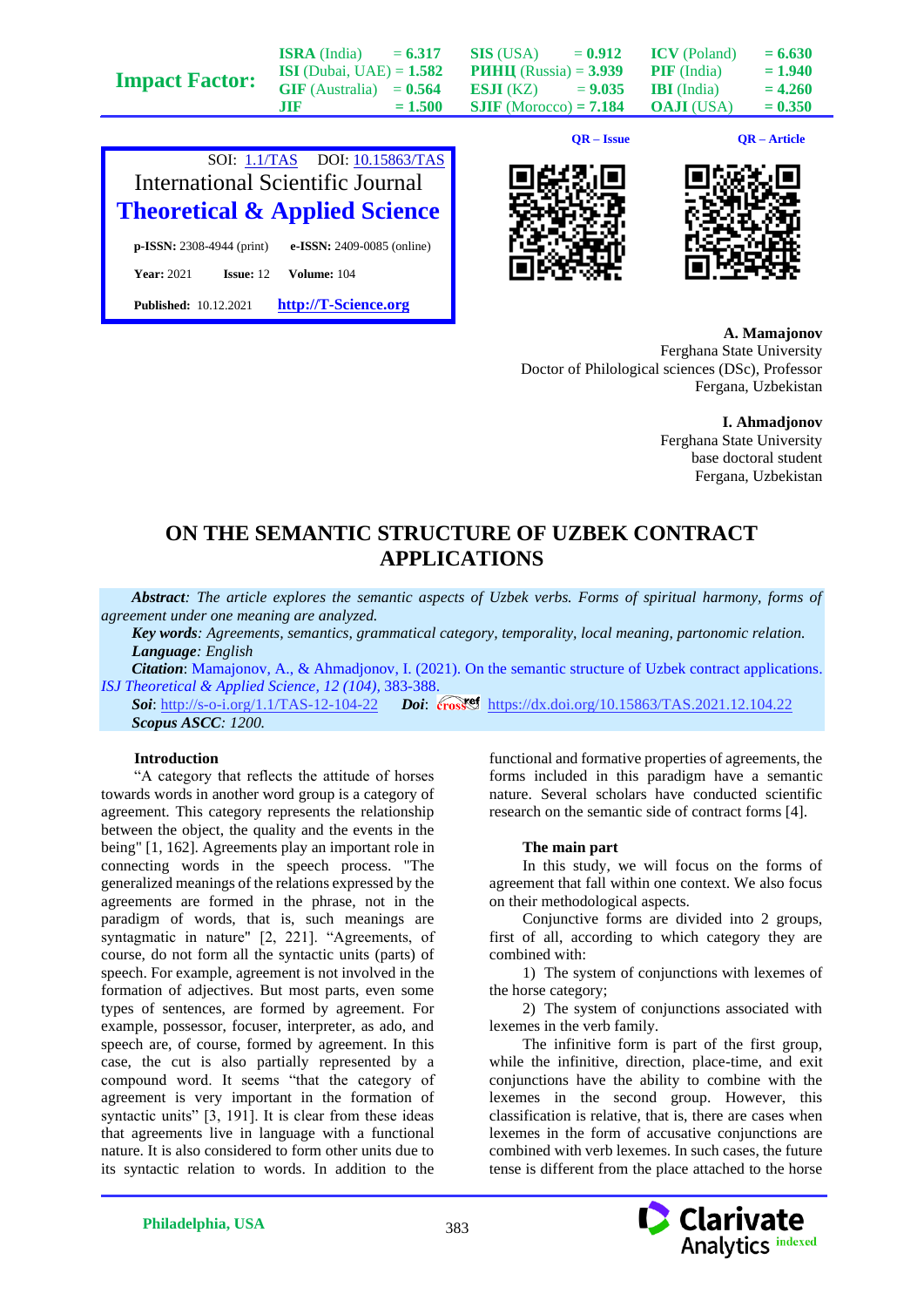|                       | <b>ISRA</b> (India)               | $= 6.317$ | <b>SIS</b> (USA)                | $= 0.912$ | <b>ICV</b> (Poland) | $= 6.630$ |
|-----------------------|-----------------------------------|-----------|---------------------------------|-----------|---------------------|-----------|
| <b>Impact Factor:</b> | <b>ISI</b> (Dubai, UAE) = $1.582$ |           | <b>PHHII</b> (Russia) = $3.939$ |           | <b>PIF</b> (India)  | $= 1.940$ |
|                       | $GIF$ (Australia) = $0.564$       |           | ESJI (KZ)                       | $= 9.035$ | <b>IBI</b> (India)  | $= 4.260$ |
|                       | <b>JIR</b>                        | $= 1.500$ | <b>SJIF</b> (Morocco) = $7.184$ |           | <b>OAJI</b> (USA)   | $= 0.350$ |

lexemes. While the participle form of a verb conjugated with a noun lexeme means dependent, the suffix of a verb conjugated with a verb lexeme does not mean dependent.

In some places, conjugation forms of verb lexemes are attached to horse or lexemes. In such cases, the meaning of the agreement in the verb lexeme changes. For example, in the combination of patriotism, there is no sense of direction. There is no exit point in the largest combination. Through the semantics of contract forms it is possible to determine in which category of lexemes they can be attached. We have already mentioned this through linguistic evidence.

The naming of the forms included in the contract paradigm stems from their semantic nature. "The naming of contracts depends on their main and leading functions: each contract has many meanings, grammatical functions, one of which is its ruling side, and that agreement is named after that ruling side. For example, horses derived from: have many meanings, such as place of departure, cause, means, value, comparison, increase, but the first meaning is its main feature, so it is called an exit verb. . This means that the name of any agreement cannot reflect all aspects of it" [5, 3] It is also possible to understand such a process in the naming of other forms of agreement. For example, the future tense has not only the meaning of direction, but also many meanings, such as reciprocity, purpose, cause, purpose. The most characteristic of such meanings, the most productive in the structure of sentences, is chosen in the designation of the form. The future tense is included in science as a term mainly because it is added to lexemes meaning place and time, and because it has such a meaning. It is understandable that the form of the word is also called by this name because it has the meaning of belonging.

Although the forms of the contract are different in form, they can have semantically unifying semantics. In the expression of the meaning of a place, the conjugation of exit, place-time, and direction form a group. Because each of these agreements has a place. Therefore, it is not a mistake to describe these agreements as agreements of local significance. The term local is used to refer to units that represent a spatial relationship [6]. *Local meaning exists in the form of direction, place, and exit*.

For example:

*Yoz kechasi. Osmon – falakda. Kunduzning kitobi o'qildi. Tars yorildi qovun palakda Oltin shaftolilar to'kildi. Dalalarda mudraydi uyqu, Dala yotar kutib quyoshni. Ariqlarda doim uyg'oq suv, Polizlarga ketadi shoshib. (R.Parfi)* In this passage, the word, which takes the form

of a conjugation of direction, means the place of

destination, that is, the place of destination. To determine if there is a directional meaning in a route convention appendix, it is sufficient to replace the convention with auxiliaries that represent the directional meaning. For example, *Ariqlarda doim uyg'oq suv, Poliz tomon ketadi shoshib.*

The form of the directional contraction can mean the place in addition to the meaning of the destination. For example,

*Dunyoni kashf etib, dunyoni bildik, Tadqiq eta oldik yomg'irni, qorni Falak peshtoqiga bayroqni ildik, Bildik borliq aro har neki borni. (J.Kamol)*

In the example above, you can see that the word for roof means place. But direction doesn't mean anything. This means that the local meaning of the route agreement can come in different semantics. In some examples, the meaning of direction and place is syncretic. For example,

*Samarqandga borsam men agar, Ulug'bekni ko'rib qaytaman. Ul qon yig'lab turar har safar, Men dardimni kimga aytaman.(Qo'shiqdan)*

The Samarkand lexeme in this passage reflects the meaning of place and orientation to this place..

The most characteristic aspect of the future tense is that it expresses the meaning of place. The fact that the agreement is called by such a term is due to its predominant meaning. This form of agreement always expresses the meaning of place when it occurs in lexemes that express the meaning of place. For example,

*Balki, ustoz Oybekdek to'lib Yozajaksan yangi bir doston. Balki, Habib Abdulla bo'lib Sahrolarda ochajaksan kon. (A.Oripov)*

The word desert used in the above passage has a local meaning, and the future tense also has a local meaning. This conjunction can also mean place when added to words that do not denote place. In this case, the locality in the lexeme that represents the subject is slightly different from the locality in the lexeme that represents the meaning of the place. For example,

*Yuragimda bir so'z yotar seni o'ylab, Bilarmisan go'zal yorim, bilarmisan? Seni o'ylab kechalari men bedorman, Bilarmisan go'zal yorim, bilarmisan? (Qo'shiqdan)*

The lexeme of the heart in this text has no meaning of place, it is a lexeme of the human body. However, the local meaning came to this lexeme after the addition of the adverb of place and time. The local meaning of the above two lexemes is slightly different. In the desert, the lexeme means work, the place where the action is done, being done, or is now being done, while in my heart the lexeme means the place where the objects are, or the place where you are temporarily staying in that thing.

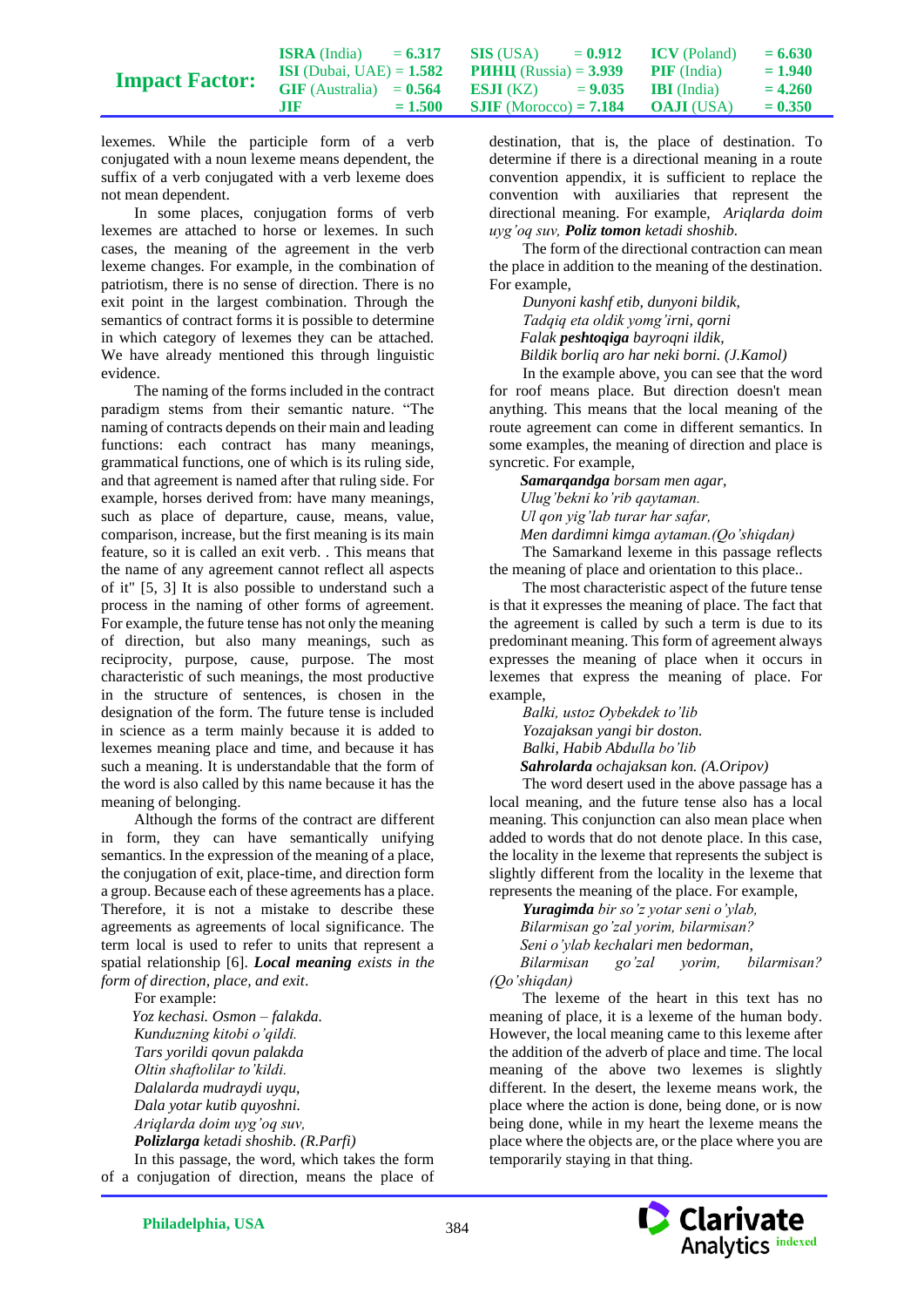|                       | <b>ISRA</b> (India)               | $= 6.317$ | SIS (USA)                                          | $= 0.912$ | <b>ICV</b> (Poland) | $= 6.630$ |
|-----------------------|-----------------------------------|-----------|----------------------------------------------------|-----------|---------------------|-----------|
| <b>Impact Factor:</b> | <b>ISI</b> (Dubai, UAE) = $1.582$ |           | <b>PHHII</b> (Russia) = $3.939$ <b>PIF</b> (India) |           |                     | $= 1.940$ |
|                       | $GIF$ (Australia) = $0.564$       |           | <b>ESJI</b> (KZ) $= 9.035$ <b>IBI</b> (India)      |           |                     | $= 4.260$ |
|                       | .TIF                              | $= 1.500$ | <b>SJIF</b> (Morocco) = <b>7.184 OAJI</b> (USA)    |           |                     | $= 0.350$ |

The locality in the exit agreement is different from the agreements that have the above local meaning. The infinitive form means to leave the place in the lexeme to which it is added. For example,

*Balxdan horib qaytgan Alisher misol Endi to'lg'azgandi cho'kkan dovotin. Ketdi bir pok siymo, teran bir xayol Qoldirib dunyoda hech so'nmas yodin. (A.Oripov)*

The Balkhdan lexeme in the above verse reflects the meaning of coming and going from a certain place. The verb to come out can be added to lexemes that mean some place to denote belonging to a place. For example, we are from Uzbekistan, we see that words like valley, city are used in human speech. The form of speech in this sense is mainly used in the conversational style.

*Nazrul Islom tor zindonning Tuynugidan qaraydi Ko'rib zangori osmonning Bir parchasin yayraydi. (E.Vohidov)* 

In the above verse, there is also a place meaning in the lexeme from the hole, but the form of the outgoing contraction that expresses the local meaning above differs from the content in the outgoing contraction that creates the locality in that lexeme. While the meaning of place in the lexeme of Balkh means to move from somewhere, the lexeme of Uzbekistan means to belong to that place. There is no such meaning in the lexeme of the hole. In the sense of a place where the form of the infinitive is added to the lexemes denoting the subject, the infinitive is not reflected.

When causal agreements are added to words, the word accepts the question of why. Contracts that express a local meaning are usually added to semantic words in a place and express different states of the place, while agreements that express a cause do not join lexemes that have a causal meaning. This meaning emerges when agreements are made. For example, in the compound to fall from a mountain, there is a place in the mountain lexeme, and in the compound of fear, there is no reason in the form of fear. The reason can be expressed in the direction of departure and departure agreements. For example,

*Qadamlar, qadamlar, og'ir qadamlar… Etiklar zarbidan titraydi tuproq, Qayerga ketmoqda shuncha odamlar? Nahotki, yo'llar shunchalar yiroq!(E.Vohidov)*

The word "shock" in the passage above reflects the meaning of the word. The content of the soil vibrates due to the impact of the boots is understood. In this example, the -dan form is added to a lexeme in the horse category to reveal the meaning of cause. The infinitive can be added to lexemes in certain function forms of the verb to mean cause. For example, *Ukamning baqirganidan chopib, onamning xonasiga kirdim. Ukamning sepkil toshgan yuzi dahshatdan titrar, yerda yotgan onamni quchoqlagancha qaqshab* 

*yig'lardi. (J.Jovliyev)* In this passage, the conjugation of the verb is added to the adjective form of the verb to reveal the meaning of the cause. For example, *"U eshik gumburlashidan cho'chib uyg'ondi. Boshi g'umbillab og'riyotganidan aroq qo'lbolamasmikan deb o'yladi. So'ngra bitta aroqni gazaksiz ichgandan keyin har qanday bosh xum kalla bo'lsa ham yorilib ketadi-da", - dedi o'ziga o'zi. (Muhammad Ziyo)* In this example, the suffix of the verb is added to the form of the action noun, and the meaning of the cause is expressed.

Just as a directional agreement means an exit, this form of agreement also has a causal meaning. Adds adjective lexemes of nouns and verbs to express causal meaning. The expression of such meanings occurs more in the spoken word, in the style of speech. For example, *Bolalarning shovainiga onaxon uyg'onib ketdi.* The word noise in this sentence means that the mother woke up. In the morphemeless state of the noise lexeme, there is no causal meaning, and the causal meaning is loaded after the directional conjugation form is added. So, the future tense also has the property of expressing the meaning of the cause. *U tomog'I ovqat tiqilib qolganiga gapira olmadi.* The only reason he couldn't speak was because he was stuck. The conjugation of direction in this example is added to the adjective form of the verb to reveal the meaning of the cause. These causal agreements can be applied interchangeably. We have seen, for example, that the infinitive, which expresses the meaning of reason, is more widely used in the biblical style than the infinitive, which expresses this meaning, and is more active in written speech. In this sense, the outgoing contraction is active in both oral and written speech, while the outgoing contraction is seen only in oral speech.

There are types of agreements that represent the meaning of time. Agreements that have this meaning are called temporal agreements. Temporal meaning has been studied in many linguistic studies [7; 8; 9; 10]. Basic research on temporality has been done on lexical units. However, it is noted that this meaning also exists in other language units. Each type of morpheme can have a temporality. Agreements are no exception. The meaning of time is mainly in the contract of place-time, which can be deduced from the fact that the contract has such a name. In addition, direction and departure agreements can have a temporal meaning.

"The meaning of the word added in is very limited, so we called the time-time conjugation, which is often used, the place-time conjugation" [5, 57]. In Ayub Gulyamov, the most characteristic feature of the form of agreement is that it means place. He pointed out that the expression of the meaning of time occurs when horses with the meaning of time and the action with the meaning of time, state, event are added to the lexemes. For example,

*Har bahorda shu bo'lar takror,* 

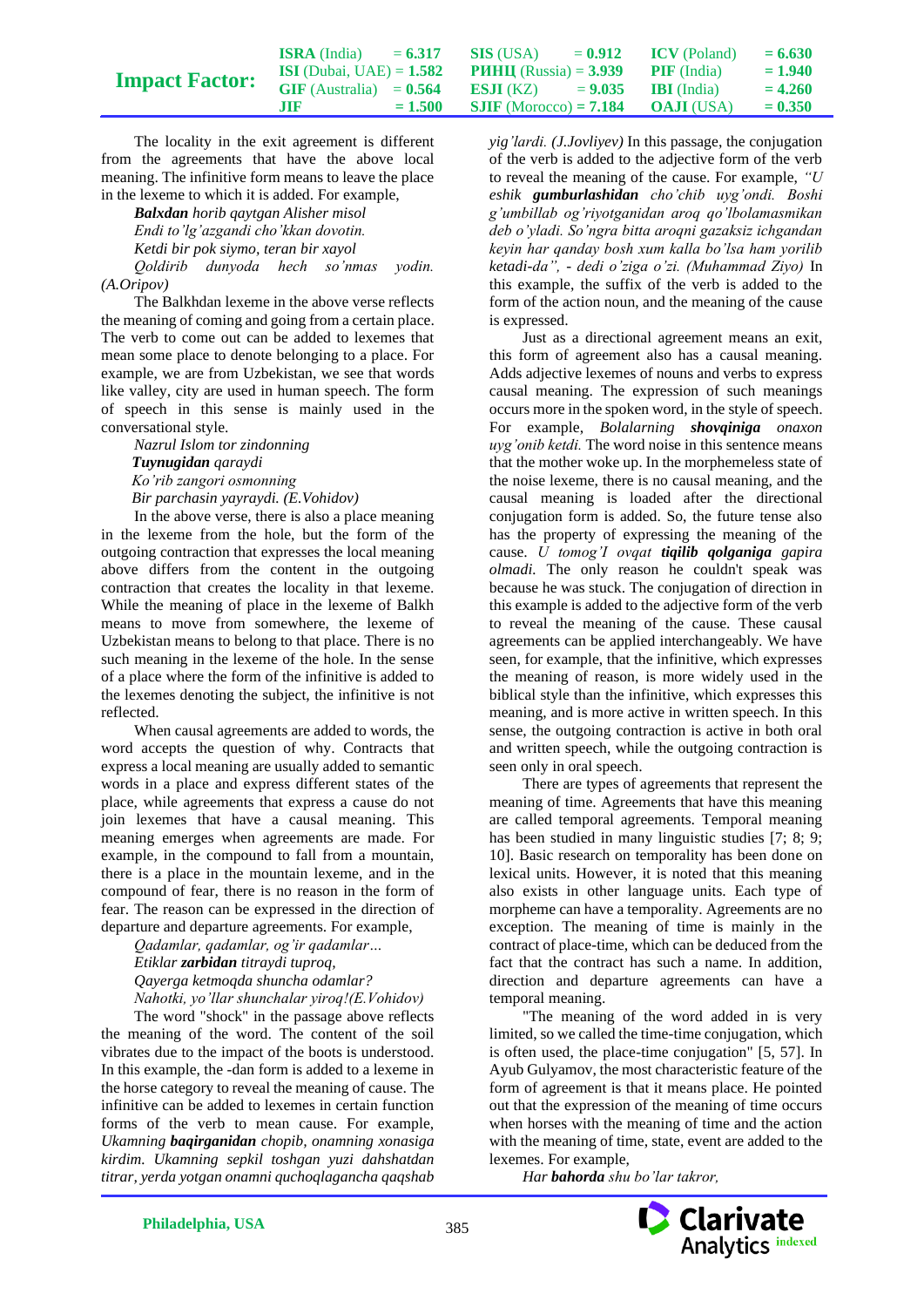| <b>ISRA</b> (India)               | $= 6.317$ | <b>SIS</b> (USA)                | $= 0.912$ | <b>ICV</b> (Poland) | $= 6.630$ |
|-----------------------------------|-----------|---------------------------------|-----------|---------------------|-----------|
| <b>ISI</b> (Dubai, UAE) = $1.582$ |           | <b>PHHII</b> (Russia) = $3.939$ |           | <b>PIF</b> (India)  | $= 1.940$ |
| $GIF$ (Australia) = $0.564$       |           | <b>ESJI</b> (KZ)                | $= 9.035$ | <b>IBI</b> (India)  | $= 4.260$ |
| .HR.                              | $= 1.500$ | <b>SJIF</b> (Morocco) = $7.184$ |           | <b>OAJI</b> (USA)   | $= 0.350$ |

*Har bahor ham shunday o'tadi. Qancha tirishsam ham u beor, Yellar meni aldab ketadi.(H.Olimjon)*

**Impact Factor:**

In this poem, the future tense is added to the spring lexeme, which means time, and although the suffix -da is dropped here, the meaning of the sentence does not change. The meaning of time is clear. But by joining lexemes that do not have the meaning of time, this agreement has the potential to reveal the meaning of time. For example,

*Jon-u dilim, qariman, axir. Qariganda es ketar, Tanya, Eh, yoshlikda ziyrak edim bir, So'z aytdimi ulug'lar unda…* (Pushkin)

In the above verse, the old lexeme has no meaning of time. Once the contract form is added, the meaning of the time is added. The old lexeme represents a sign of time. The meaning of time depends on the form of agreement.

The word in the present tense can mean time. In this case, the meaning begins at the beginning of an event. For example, *Bu yil paxta terimi sentabrdan boshlanadi*. The word September itself has a meaning of time, but after the addition of the form of agreement, the meaning of time changes. Let's take an example of the fact that the future tense comes from lexemes that do not have a semantic meaning of time and have a temporal meaning. For example, *Oliygohdagi dars jarayonlari soat sakkizdan boshlanadi.* In this example, it joins a word in the number series to indicate the starting point of the time. A form of directional agreement can sometimes have a temporal meaning by being added to a horse lexeme with a semantic tense. For example, *Ularning to'ylari bahorga qoldirilgan edi.* We can understand from the meaning of the name of the season that the main sema in the semantics of the spring lexeme is temporality. The combination of direction and spring lexeme is natural. In both cases, there is a sense of time, which does not prevent them from entering into a syntagmatic relationship. The conjugation of a direction is added to the words in the number series to express the meaning of time. For example, *majlis kechki sakkizga chaqirildi* In the sentence, the suffix of the directional conjugation is added to the number eight to reveal the meaning of time.

The relation of one suffix to another is important in expressing its specific meaning. The form of the verb to come out can mean something like a part. Only in order for such a meaning to emerge does the revenue have to be synonymous with the form of agreement. For example, *nondan oling – nonni oling*. This meaning does not occur if the form of the output contract cannot be replaced by the revenue contract. In this case, the future tense should be synonymous with the future tense. Therefore, these forms of agreement can be called agreements that represent a partonomic relationship. "In linguistics, the wholeunit relationship of linguistic units is called the

partonomic relationship" [11, 45]. The partisan meaning of the verb to leave means that the action is partially transferred to the object [6, 68]. The partisan expression of the adverbial participle is very productive when used in an artistic style, in oral speech. For example,

*Rustamning akasi urushdan qaytdi, Qo'ltiqtayog'I bor, Bir oyog'I yo'q. Rustam aytib berdi: Ataka payti*

*Tizzasidan olib ketgan emish o'q.(E.Vohidov)*

The lexeme of the knee in this verse refers to a specific part of the knee, not the whole knee. If the form of the contract was used instead of the contract, the meaning of the whole knee would be understood. The following example shows how the future tense represents the whole. For example,

*Yod bilardim alifbening harflarini O'qir edim informbyuro xabarini. Juman "pochta" dadamdan xat keltirgan kun Katta bayram yuz hijjilab, yuz tutilib Takrorlardim yirtilguncha xat titilib. (E.Vohidov)*

The future tense of the word letters means that he knows all the letters of the alphabet. When I came across the letters of the alphabet in the form I knew, they would mean some, not all of them.

Forms of agreement can mean to perform an action or process by any means. We agree that agreements with this meaning are called media agreements. The most active agreement in the emergence of this meaning is the adverb of time. For example,

*Parvoz etsam yuksam samoda Zamonaviy laynerda bukun. Rahmat deyman yorug' dunyoda Dangasalar borligi uchun.(E.Vohidov)*

In the passage above, the liner lexeme means vehicle after the addition of a place-time agreement form. It is understandable that he flew in a liner in the high sky. When the future tense joins such objects and goes somewhere, and represents direction, the meaning of the medium emerges. In addition, lexemes denoting nouns are very active in the emergence of the meaning of the medium. for example, we see in writing that compounds such as writing in pencil and opening in a stick are used in oral speech.

The infinitive form also has the ability to convey the meaning of the medium. For example,

*Meni tanir bolalar ham Tongim sabolaridan Maktabdagi qo'ng'iroqning Kumush sadolaridan. (A.Muxtor)*

The verb to come out of the sabo and its sounds means a medium, because children get to know it through the sabo as ado.

Conjunctive forms can be added to some lexemes to indicate what the idea is about. This

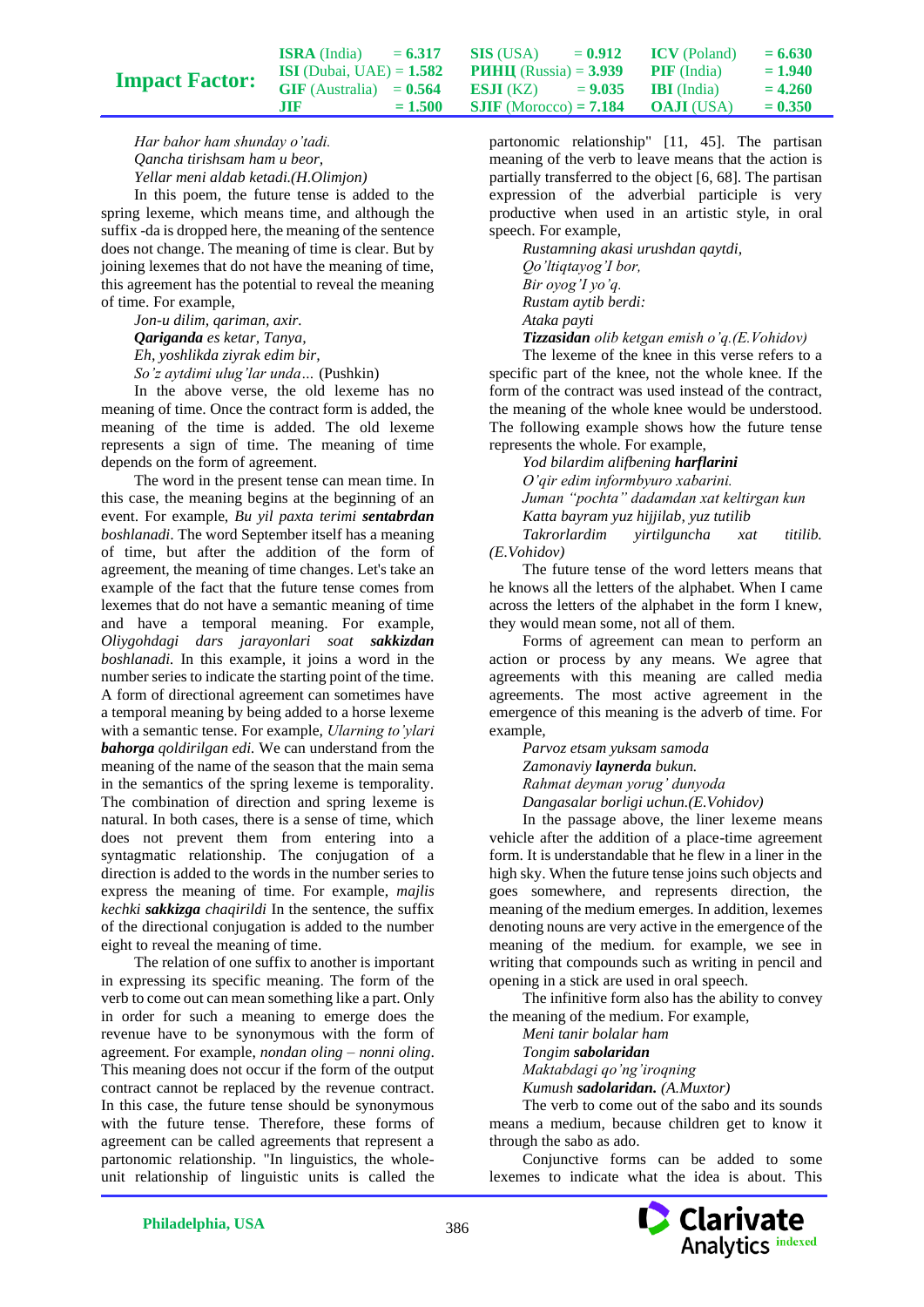|                       | <b>ISRA</b> (India)               | $= 6.317$ | SIS (USA)                       | $= 0.912$ | <b>ICV</b> (Poland) | $= 6.630$ |
|-----------------------|-----------------------------------|-----------|---------------------------------|-----------|---------------------|-----------|
| <b>Impact Factor:</b> | <b>ISI</b> (Dubai, UAE) = $1.582$ |           | <b>PHHII</b> (Russia) = $3.939$ |           | <b>PIF</b> (India)  | $= 1.940$ |
|                       | $GIF$ (Australia) = $0.564$       |           | <b>ESJI</b> (KZ) = $9.035$      |           | <b>IBI</b> (India)  | $= 4.260$ |
|                       | ШF                                | $= 1.500$ | <b>SJIF</b> (Morocco) = $7.184$ |           | <b>OAJI</b> (USA)   | $= 0.350$ |

phenomenon is observed not only in the form of a single agreement, but also in the form of various agreements. For example,

*Bobolardan so'z ketsa zinhor, Bir kalom bor gap avvalida. Osmon olmi tug'ildi ilk bor Ko'ragoniy jadvallarida. (A.Oripov)* 

The affix -dan in the word ancestor in this verse means that the idea is about ancestors. In determining this meaning, instead of the future tense, you can freely swap assistants about. If they can be exchanged without any change in meaning, it represents the subject matter. When it comes to grandparents, grandparents. In this example, it is clear from the synonymy that the subject matter is fully reflected. The suffix of the future tense can also indicate what the idea is about. For example,

*Dada,*

*U kun sizni tushimda ko'rdim. Oq otda keldingiz, So'radingiz suv. Men buni ayamga gapirib berdim. Dadang keladi, deb aytdi, Rostmi shu?..(E.Vohidov)*

The lexeme of this passage in this passage has been telling us what the idea is about. It meant telling her mother what she had seen in her dream.

The meaning of the conjugation of the direction is mentioned in the scientific works or books on the subject [5]. The presence or absence of such a meaning is determined by substituting the word avaz instead of the directional conjugation. The meaning of evaz must be distinguished from the meaning of naming. In exchange, it is used to buy or buy something instead of something. In the sense of being called, the meaning of being named for a person or thing does not appear. For example,

*Bordim shahardin "Yakkatut", Baqqoli duzdi badburut, Bir tangaga sotgay bir qurut Insofi yo'q, tarror ekan.* (Muqimiy)

The fact that a kurut was sold for a coin was evidenced by the agreement of the route. The same thing happens with speech. For example, I bought bread for a thousand rubles, which means a thousand rubles.

It is a productive phenomenon that the conjugation of a direction means a substitute in the arithmetic words that come with a lexeme in a number group, but this meaning also occurs when it comes with lexemes in some noun groups. For example,

*Fabrikaning yo'lidan Ro'molcha topib oldim. Topib oldi demanglar, Mehnatga sotib oldim.(Xalq qo'shig'i)* 

In this verse, the form of the directional contraction in the labor lexeme means that he bought a handkerchief in exchange for labor, which means that labor was spent in exchange for the purchase of a handkerchief. able to express meaning. for example, in the process of buying or selling something through currency lexemes, such as coins, soums, and gold, the term exit means exchange.

#### **Conclusion**

In conclusion, it can be said that the forms of agreement are combined in a paradigm, but also harmonize under different semantics. We have observed through linguistic examples that the contract forms are semantically very rich. In addition to the semantic harmonization of contract forms, it is also productive for only one semant to be specific to a particular contract form.

#### **References:**

- 1. Sodiqov, A., et al. (1981). *Tilshunoslikka kirish*. – T. O'qituvchi.
- 2. Shoabdurahmonov, Sh., et al. (1980). *Hozirgi o'zbek adabiy tili*. – T. O'qituvchi.
- 3. (1975). *O'zbek tili grammatikasi I jild*. Tashkent.
- 4. Qodirov, Z. (1993). *O'zbek tilida kelishiklar semantikasi.* Nomzodlik dissertatsiyasi. – Samarqand.
- 5. G'ulom, A. (n.d.). *O'zbek tilida kelishiklar*. (p.3).
- 6. Hojiyev, A. (1985). *Lingvistik terminlarning izohli lug'ati*. – Tashkent: O'qituvchi.
- 7. Hakimov, M. (2001). *O'zbek tilida matnning pragmatic talqini*. Fil.fan.dok.diss. Tashkent.
- 8. Hakimova, M. (2002). O'zbek tilida leksiksemantik vaqt tizimi. *Til va dabiyot ta'limi*, 3 son.
- 9. Hakimova, M. (2003). Vaqt ma'noli lug'aviy birliklarning mikor va makromatn shakllantirish imkoniyatlari. *Pedagogik ta'lim*, 1-son.
- 10. Yo'ldosheva, H. (1985). intonatsiyaning temporal komponenti haqida. *O'zbek tili va adabiyoti*, 5-son.
- 11. Sayfullayeva, R., et al. (2009). *Hozirgi o'zbek adabiy tili*. (p.45). Tashkent.
- 12. Mamajonov, A. (1988). *Tekst lingvistikasi*.